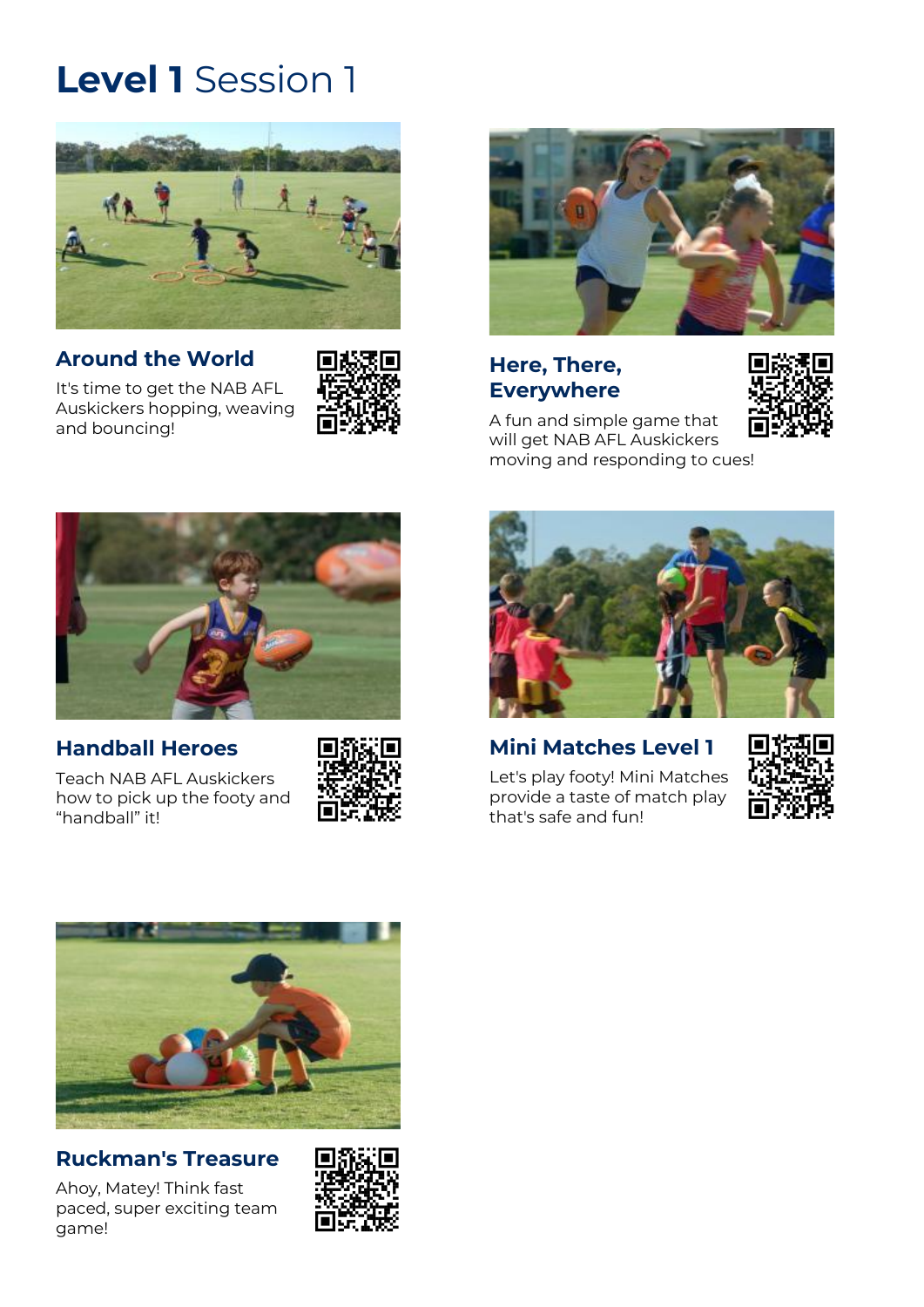

# **[Footy Ninja](https://play.afl/auskick/activities/footy-ninja?week=2&level=1)**

[Ninja!](https://play.afl/auskick/activities/footy-ninja?week=2&level=1)

[You guessed it; let's move](https://play.afl/auskick/activities/footy-ninja?week=2&level=1)  [NAB AFL Auskickers like a](https://play.afl/auskick/activities/footy-ninja?week=2&level=1) 





#### **[Here, There,](https://play.afl/auskick/activities/here-there-everywhere?week=2&level=1)  [Everywhere](https://play.afl/auskick/activities/here-there-everywhere?week=2&level=1)**



[A fun and simple game that](https://play.afl/auskick/activities/here-there-everywhere?week=2&level=1)  [will get NAB AFL Auskickers](https://play.afl/auskick/activities/here-there-everywhere?week=2&level=1)  [moving and responding to cues!](https://play.afl/auskick/activities/here-there-everywhere?week=2&level=1)



# **[Super Boot](https://play.afl/auskick/activities/super-boot?week=2&level=1)**

[Kick a target and kick](https://play.afl/auskick/activities/super-boot?week=2&level=1)  [distance; that's what you'll](https://play.afl/auskick/activities/super-boot?week=2&level=1)  [master with Super Boot!](https://play.afl/auskick/activities/super-boot?week=2&level=1)





### **[Ruckman's Treasure](https://play.afl/auskick/activities/ruckmans-treasure?week=2&level=1)**

[Ahoy, Matey! Think fast](https://play.afl/auskick/activities/ruckmans-treasure?week=2&level=1)  [paced, super exciting team](https://play.afl/auskick/activities/ruckmans-treasure?week=2&level=1)  [game!](https://play.afl/auskick/activities/ruckmans-treasure?week=2&level=1)





# **[Mini Matches Level 1](https://play.afl/auskick/activities/mini-matches-level-1?week=2&level=1)**

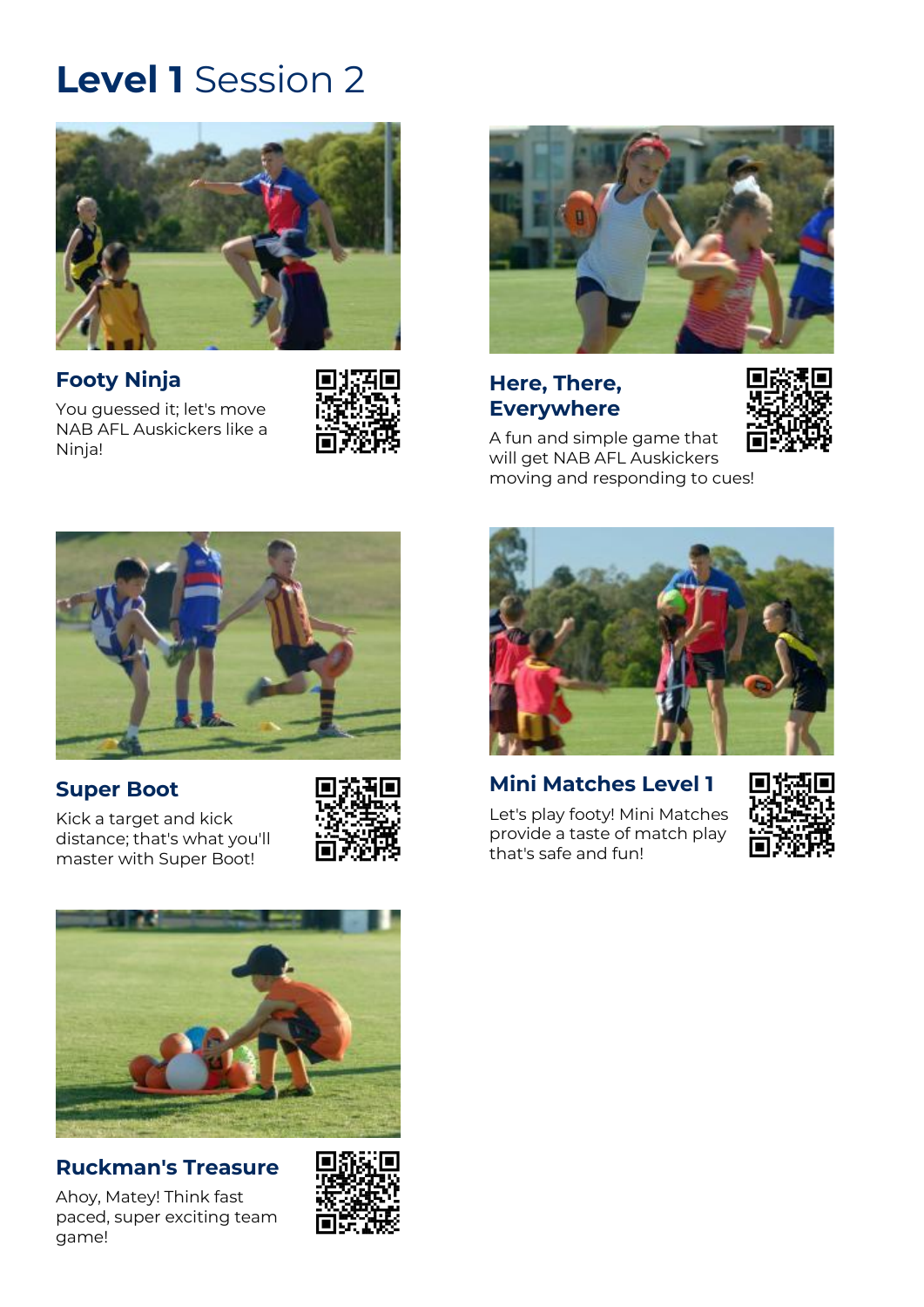

### **[Footy Magic Tricks](https://play.afl/auskick/activities/footy-magic-tricks?week=3&level=1)**

[Now it's time to increase NAB](https://play.afl/auskick/activities/footy-magic-tricks?week=3&level=1)  [AFL Auskickers' confidence](https://play.afl/auskick/activities/footy-magic-tricks?week=3&level=1)  [using a footy!](https://play.afl/auskick/activities/footy-magic-tricks?week=3&level=1)





## **[Angry Ogre](https://play.afl/auskick/activities/angry-ogre?week=3&level=1)**

[This seriously fun game will](https://play.afl/auskick/activities/angry-ogre?week=3&level=1)  [have NAB AFL Auskickers](https://play.afl/auskick/activities/angry-ogre?week=3&level=1)  [laughing hysterically whilst](https://play.afl/auskick/activities/angry-ogre?week=3&level=1)  [dodging!](https://play.afl/auskick/activities/angry-ogre?week=3&level=1)





### **[Mad Marks](https://play.afl/auskick/activities/mad-marks?week=3&level=1)**

[Chest mark, overhead mark](https://play.afl/auskick/activities/mad-marks?week=3&level=1)  [and speccy! Now it's time to](https://play.afl/auskick/activities/mad-marks?week=3&level=1)  [get NAB AFL Auskickers to](https://play.afl/auskick/activities/mad-marks?week=3&level=1)  [take a mark!](https://play.afl/auskick/activities/mad-marks?week=3&level=1)





### **[Coast to Coast](https://play.afl/auskick/activities/coast-coast?week=3&level=1)**

[A classic relay race that relies](https://play.afl/auskick/activities/coast-coast?week=3&level=1)  [on teamwork and testing](https://play.afl/auskick/activities/coast-coast?week=3&level=1)  [footy skills learnt.](https://play.afl/auskick/activities/coast-coast?week=3&level=1)





# **[Mini Matches Level 1](https://play.afl/auskick/activities/mini-matches-level-1?week=3&level=1)**

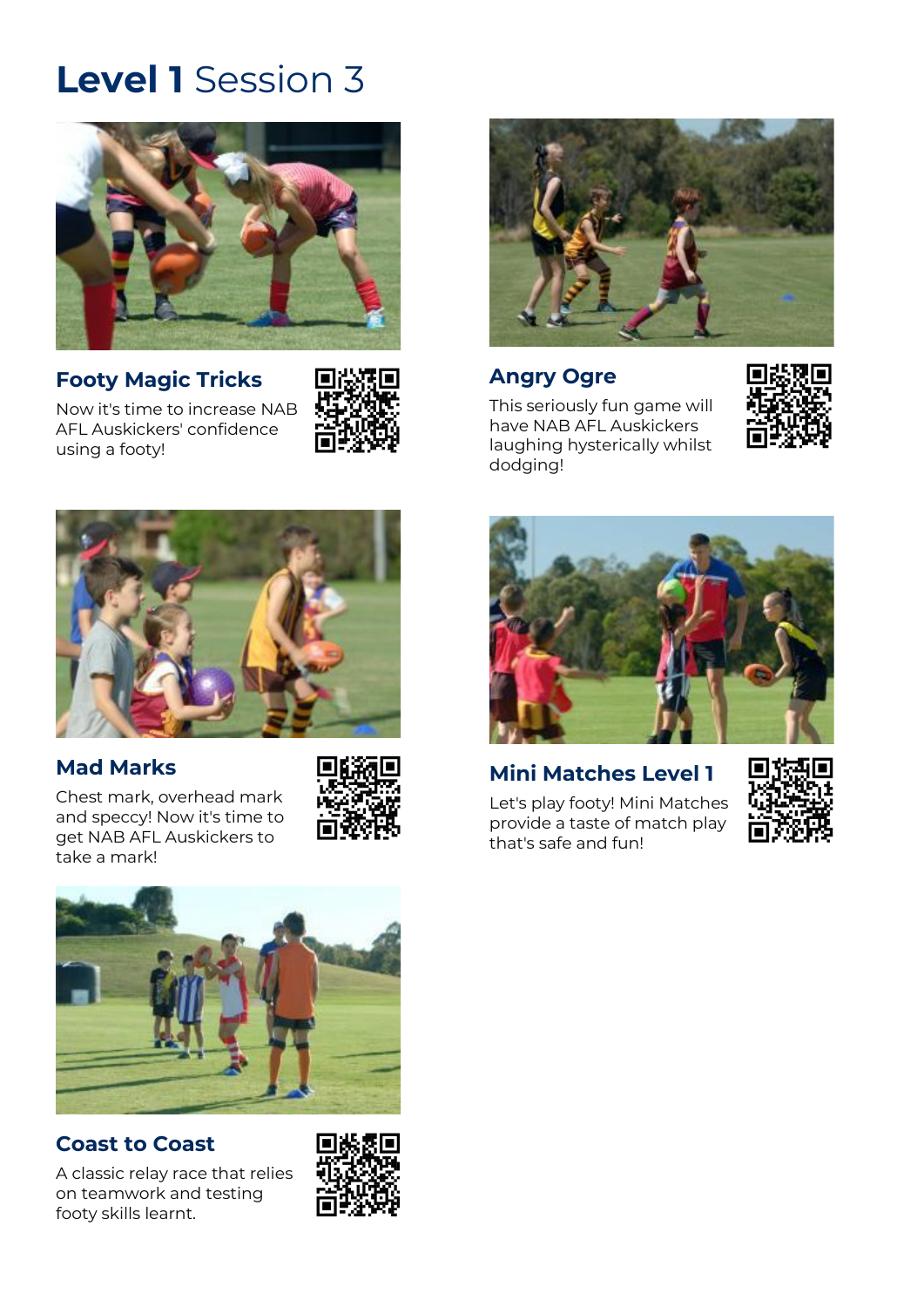

# **[Footy Ninja](https://play.afl/auskick/activities/footy-ninja?week=4&level=1)**



[You guessed it; let's move](https://play.afl/auskick/activities/footy-ninja?week=4&level=1)  [NAB AFL Auskickers like a](https://play.afl/auskick/activities/footy-ninja?week=4&level=1)  [Ninja!](https://play.afl/auskick/activities/footy-ninja?week=4&level=1)



### **[Handball Heroes](https://play.afl/auskick/activities/handball-heroes?week=4&level=1)**

[Teach NAB AFL Auskickers](https://play.afl/auskick/activities/handball-heroes?week=4&level=1)  [how to pick up the footy and](https://play.afl/auskick/activities/handball-heroes?week=4&level=1)  ["handball" it!](https://play.afl/auskick/activities/handball-heroes?week=4&level=1)





#### **[Angry Ogre](https://play.afl/auskick/activities/angry-ogre?week=4&level=1)**

[This seriously fun game will](https://play.afl/auskick/activities/angry-ogre?week=4&level=1)  [have NAB AFL Auskickers](https://play.afl/auskick/activities/angry-ogre?week=4&level=1)  [laughing hysterically whilst](https://play.afl/auskick/activities/angry-ogre?week=4&level=1)  [dodging!](https://play.afl/auskick/activities/angry-ogre?week=4&level=1)





# **[Mini Matches Level 1](https://play.afl/auskick/activities/mini-matches-level-1?week=4&level=1)**

[Let's play footy! Mini Matches](https://play.afl/auskick/activities/mini-matches-level-1?week=4&level=1)  provide a [taste of match play](https://play.afl/auskick/activities/mini-matches-level-1?week=4&level=1)  that's [safe and fun!](https://play.afl/auskick/activities/mini-matches-level-1?week=4&level=1)





### **[Coast to Coast](https://play.afl/auskick/activities/coast-coast?week=4&level=1)**

[A classic relay race that relies](https://play.afl/auskick/activities/coast-coast?week=4&level=1)  [on teamwork and testing](https://play.afl/auskick/activities/coast-coast?week=4&level=1)  [footy skills learnt.](https://play.afl/auskick/activities/coast-coast?week=4&level=1)

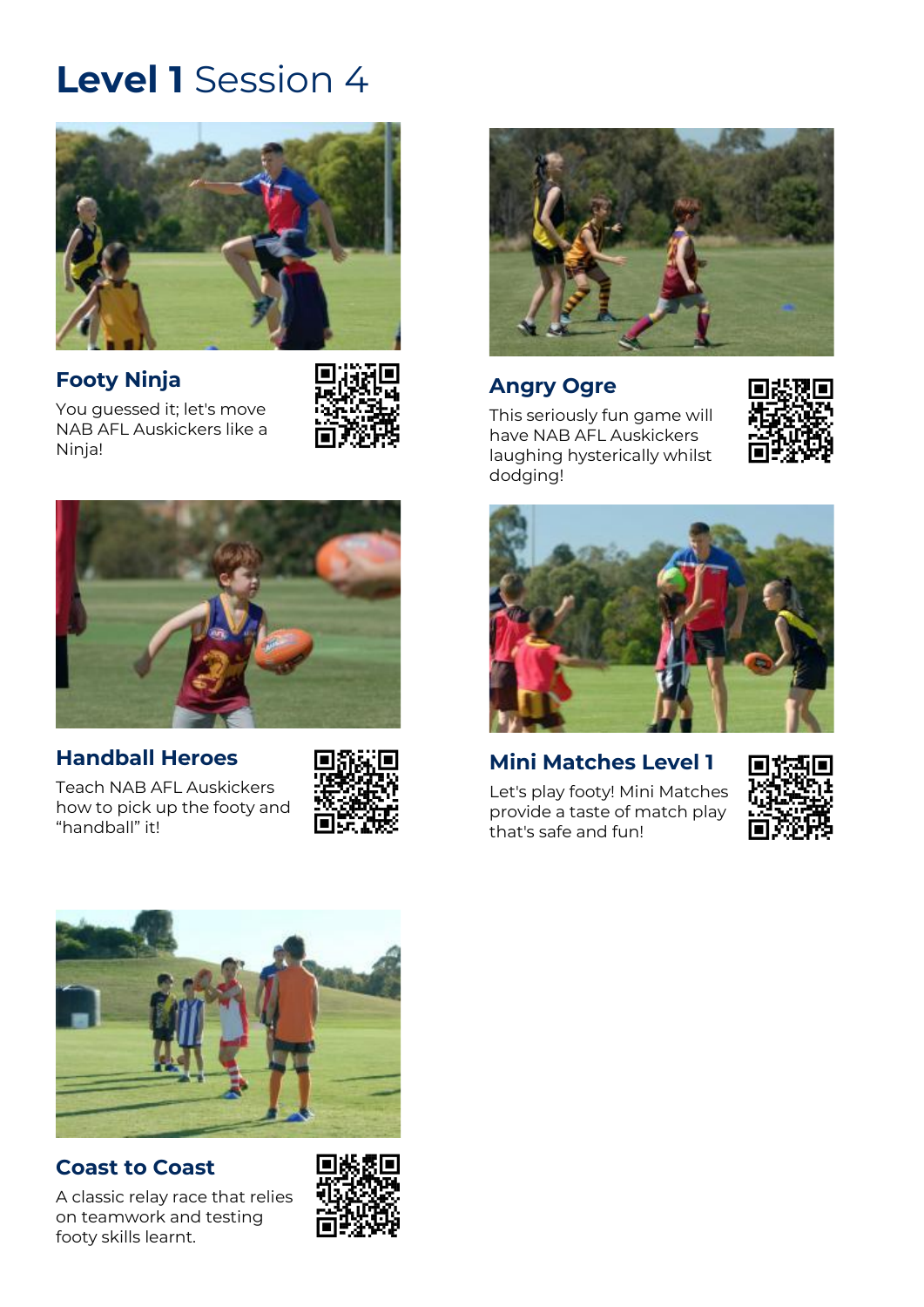

### **[Around the World](https://play.afl/auskick/activities/around-world?week=5&level=1)**



[It's time to get the NAB AFL](https://play.afl/auskick/activities/around-world?week=5&level=1)  [Auskickers hopping, weaving](https://play.afl/auskick/activities/around-world?week=5&level=1)  [and bouncing!](https://play.afl/auskick/activities/around-world?week=5&level=1)



### **[Kick the Stick](https://play.afl/auskick/activities/kick-stick?week=5&level=1)**

[Help NAB AFL Auskickers](https://play.afl/auskick/activities/kick-stick?week=5&level=1)  [master their kicking skills and](https://play.afl/auskick/activities/kick-stick?week=5&level=1)  [focus on hitting their targets.](https://play.afl/auskick/activities/kick-stick?week=5&level=1)





### **[Footy Harvest](https://play.afl/auskick/activities/footy-harvest?week=5&level=1)**

[Imaginations will run wild](https://play.afl/auskick/activities/footy-harvest?week=5&level=1)  [and legs will be moving in](https://play.afl/auskick/activities/footy-harvest?week=5&level=1)  [Footy Harvest!](https://play.afl/auskick/activities/footy-harvest?week=5&level=1)





# **Tags [and Tails](https://play.afl/auskick/activities/tags-and-tails?week=5&level=1)**

[NAB AFL Auskickers will learn](https://play.afl/auskick/activities/tags-and-tails?week=5&level=1)  [the art of chasing and](https://play.afl/auskick/activities/tags-and-tails?week=5&level=1)  [dodging.](https://play.afl/auskick/activities/tags-and-tails?week=5&level=1)





### **[Mini Matches Level 1](https://play.afl/auskick/activities/mini-matches-level-1?week=5&level=1)**

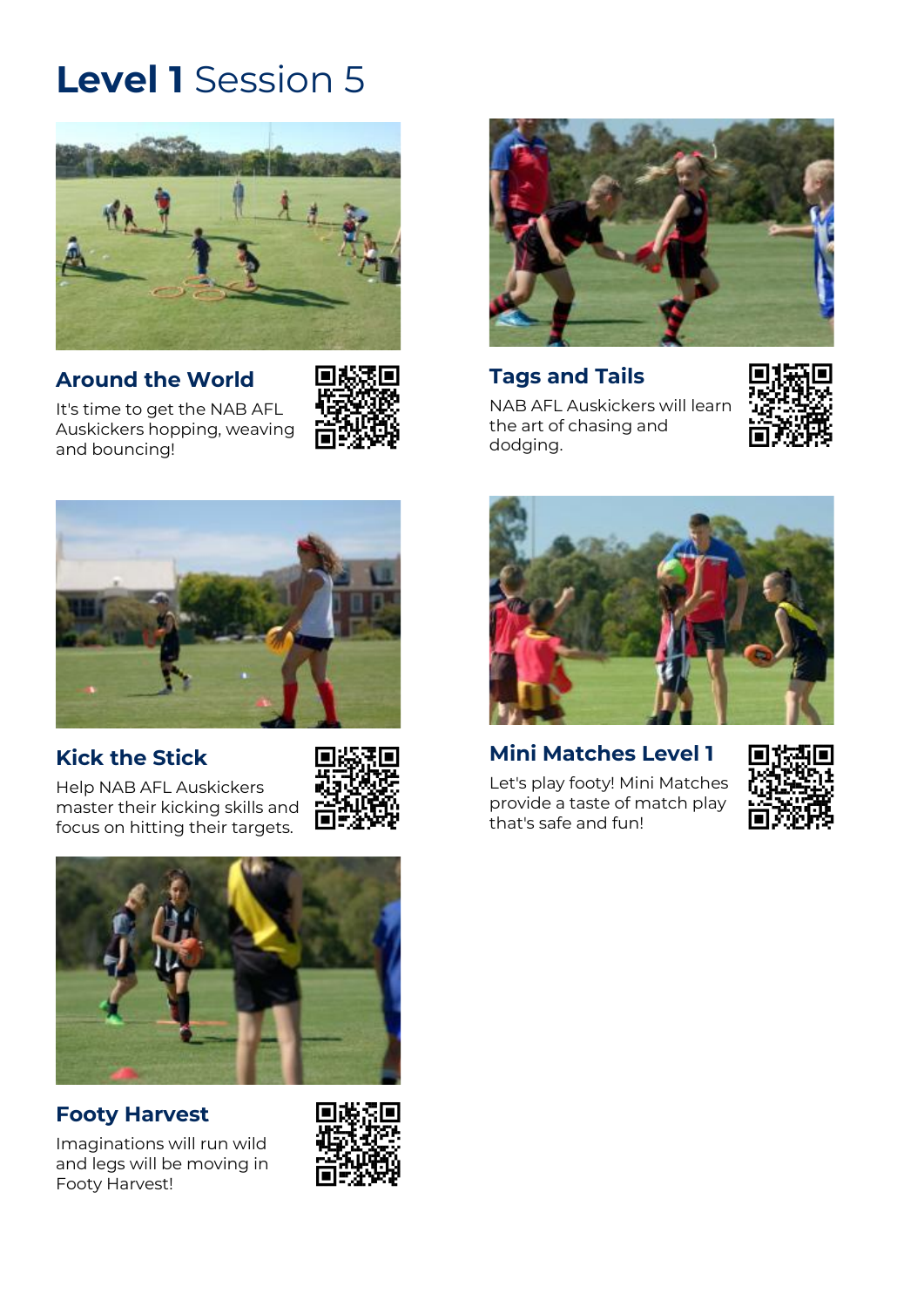

# **[Footy Ninja](https://play.afl/auskick/activities/footy-ninja?week=6&level=1)**



[You guessed it; let's move](https://play.afl/auskick/activities/footy-ninja?week=6&level=1)  [NAB AFL Auskickers like a](https://play.afl/auskick/activities/footy-ninja?week=6&level=1)  [Ninja!](https://play.afl/auskick/activities/footy-ninja?week=6&level=1)



# **[Footy Harvest](https://play.afl/auskick/activities/footy-harvest?week=6&level=1)**

[Imaginations will run wild](https://play.afl/auskick/activities/footy-harvest?week=6&level=1)  [and legs will be moving in](https://play.afl/auskick/activities/footy-harvest?week=6&level=1)  [Footy Harvest!](https://play.afl/auskick/activities/footy-harvest?week=6&level=1)





### **[Mad Marks](https://play.afl/auskick/activities/mad-marks?week=6&level=1)**

[Chest mark, overhead mark](https://play.afl/auskick/activities/mad-marks?week=6&level=1)  [and speccy! Now it's time to](https://play.afl/auskick/activities/mad-marks?week=6&level=1)  [get NAB AFL Auskickers to](https://play.afl/auskick/activities/mad-marks?week=6&level=1)  [take a mark!](https://play.afl/auskick/activities/mad-marks?week=6&level=1)





# **Tags [and Tails](https://play.afl/auskick/activities/tags-and-tails?week=6&level=1)**

[NAB AFL Auskickers will learn](https://play.afl/auskick/activities/tags-and-tails?week=6&level=1)  [the art of chasing and](https://play.afl/auskick/activities/tags-and-tails?week=6&level=1)  [dodging.](https://play.afl/auskick/activities/tags-and-tails?week=6&level=1)





# **[Mini Matches Level 1](https://play.afl/auskick/activities/mini-matches-level-1?week=6&level=1)**

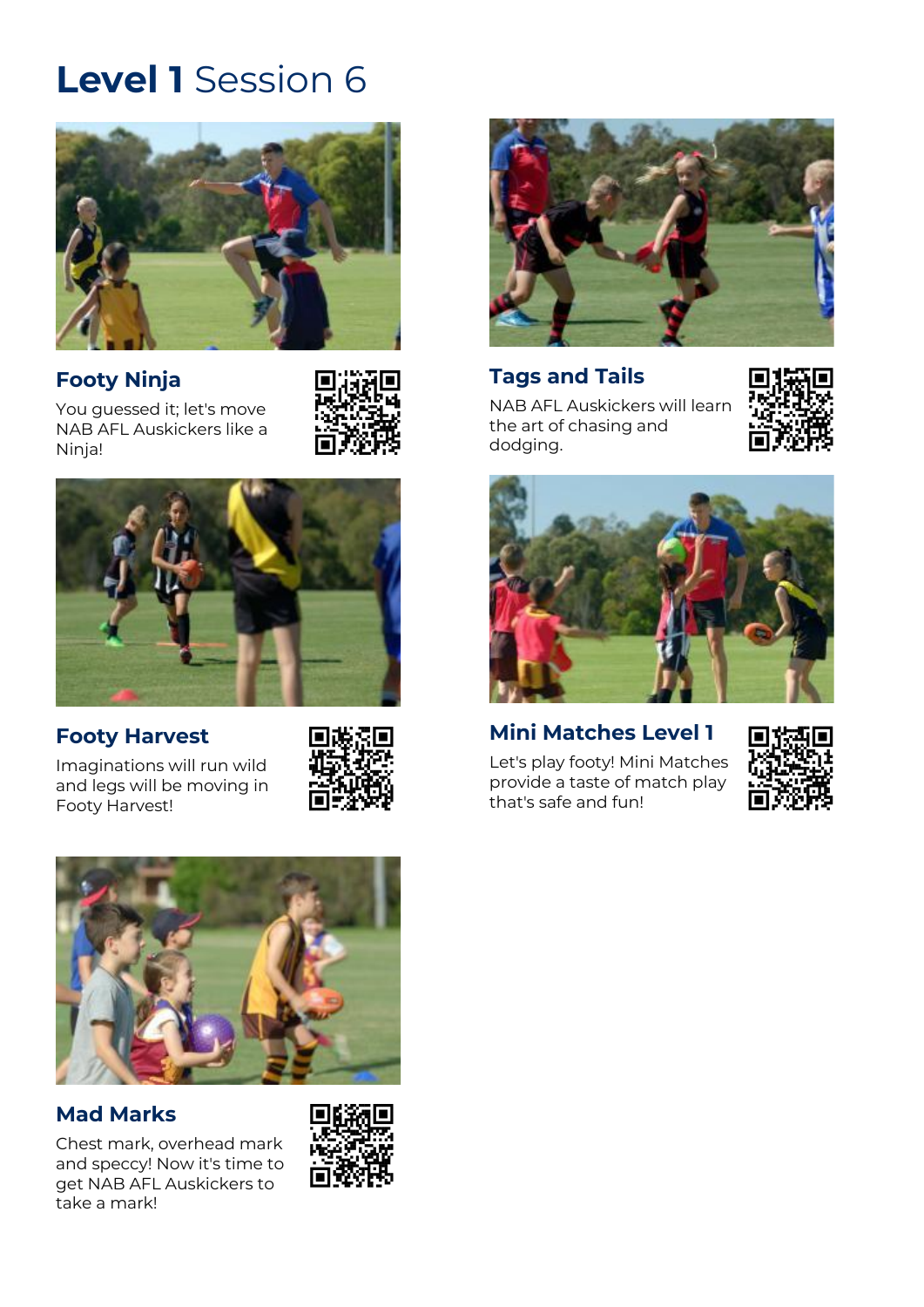

### **[Footy Magic Tricks](https://play.afl/auskick/activities/footy-magic-tricks?week=7&level=1)**

[Now it's time to increase NAB](https://play.afl/auskick/activities/footy-magic-tricks?week=7&level=1)  [AFL Auskickers' confidence](https://play.afl/auskick/activities/footy-magic-tricks?week=7&level=1)  [using a footy!](https://play.afl/auskick/activities/footy-magic-tricks?week=7&level=1)





### **[Footy Race Track](https://play.afl/auskick/activities/footy-race-track?week=7&level=1)**

[Kicking, handballing and](https://play.afl/auskick/activities/footy-race-track?week=7&level=1)  [marking; practise footy skills](https://play.afl/auskick/activities/footy-race-track?week=7&level=1)  [for the field in one activity!](https://play.afl/auskick/activities/footy-race-track?week=7&level=1)





#### **[Ruckman's Treasure](https://play.afl/auskick/activities/ruckmans-treasure?week=7&level=1)**

[Ahoy, Matey! Think fast](https://play.afl/auskick/activities/ruckmans-treasure?week=7&level=1)  [paced, super exciting team](https://play.afl/auskick/activities/ruckmans-treasure?week=7&level=1)  [game!](https://play.afl/auskick/activities/ruckmans-treasure?week=7&level=1)





## **[Here, There,](https://play.afl/auskick/activities/here-there-everywhere?week=7&level=1)  [Everywhere](https://play.afl/auskick/activities/here-there-everywhere?week=7&level=1)**



[A fun and simple game that](https://play.afl/auskick/activities/here-there-everywhere?week=7&level=1)  [will get NAB AFL Auskickers](https://play.afl/auskick/activities/here-there-everywhere?week=7&level=1)  [moving and responding to cues!](https://play.afl/auskick/activities/here-there-everywhere?week=7&level=1)



# **[Mini Matches Level 1](https://play.afl/auskick/activities/mini-matches-level-1?week=7&level=1)**

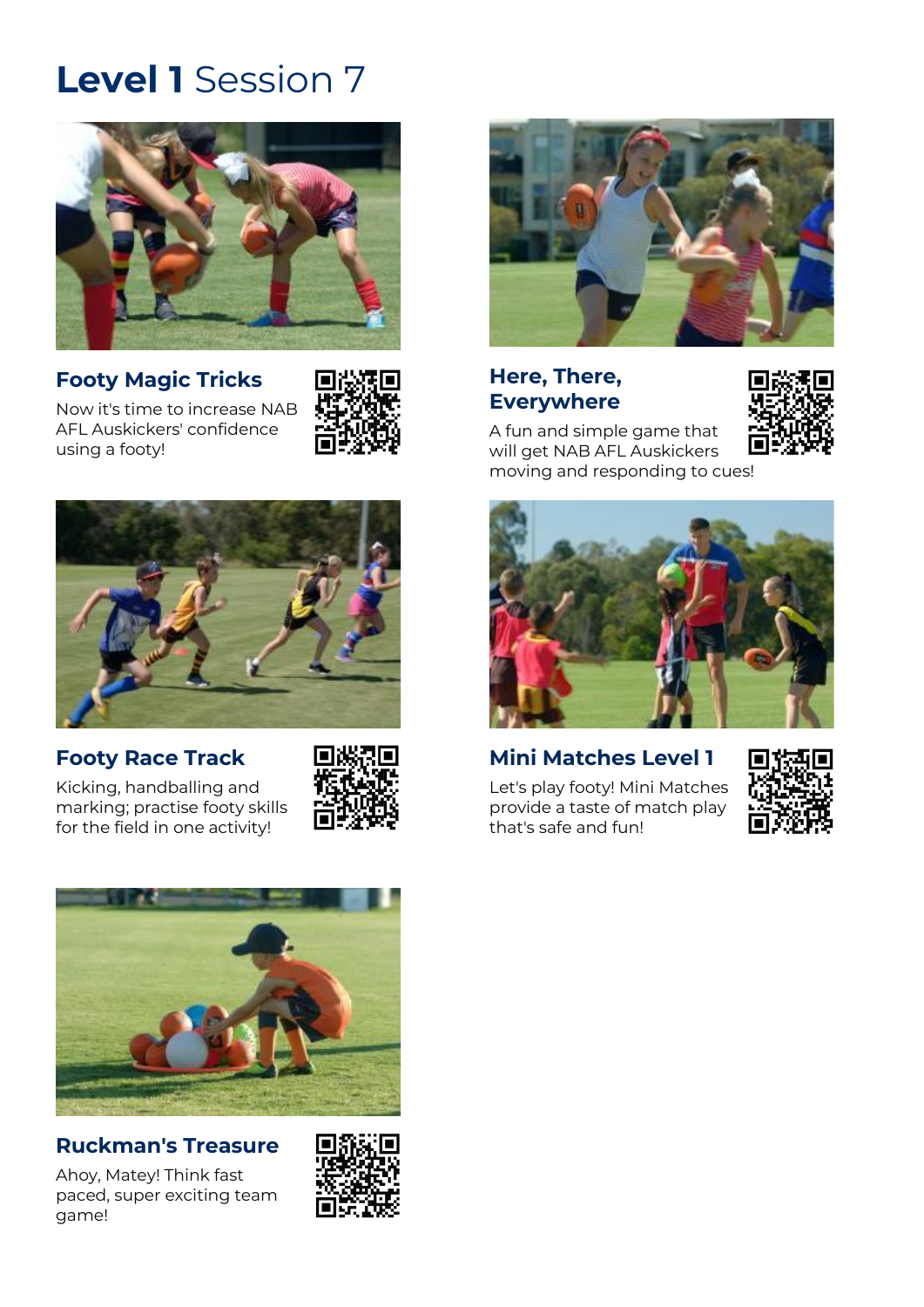

# **[Footy Ninja](https://play.afl/auskick/activities/footy-ninja?week=8&level=1)**



[You guessed it; let's move](https://play.afl/auskick/activities/footy-ninja?week=8&level=1)  [NAB AFL Auskickers like a](https://play.afl/auskick/activities/footy-ninja?week=8&level=1)  [Ninja!](https://play.afl/auskick/activities/footy-ninja?week=8&level=1)



# **[Over the Giant](https://play.afl/auskick/activities/over-giant?week=8&level=1)**

[Can you kick a goal over the](https://play.afl/auskick/activities/over-giant?week=8&level=1)  [giant?](https://play.afl/auskick/activities/over-giant?week=8&level=1)





## **[Angry Ogre](https://play.afl/auskick/activities/angry-ogre?week=8&level=1)**

[This seriously fun game will](https://play.afl/auskick/activities/angry-ogre?week=8&level=1)  [have NAB AFL Auskickers](https://play.afl/auskick/activities/angry-ogre?week=8&level=1)  [laughing hysterically whilst](https://play.afl/auskick/activities/angry-ogre?week=8&level=1)  [dodging!](https://play.afl/auskick/activities/angry-ogre?week=8&level=1)





### **[Mini Matches Level 1](https://play.afl/auskick/activities/mini-matches-level-1?week=8&level=1)**

[Let's play footy! Mini Matches](https://play.afl/auskick/activities/mini-matches-level-1?week=8&level=1)  provide a [taste of match play](https://play.afl/auskick/activities/mini-matches-level-1?week=8&level=1)  that's [safe and fun!](https://play.afl/auskick/activities/mini-matches-level-1?week=8&level=1)





### **[Coast to Coast](https://play.afl/auskick/activities/coast-coast?week=8&level=1)**

[A classic relay race that relies](https://play.afl/auskick/activities/coast-coast?week=8&level=1)  [on teamwork and testing](https://play.afl/auskick/activities/coast-coast?week=8&level=1)  [footy skills learnt.](https://play.afl/auskick/activities/coast-coast?week=8&level=1)

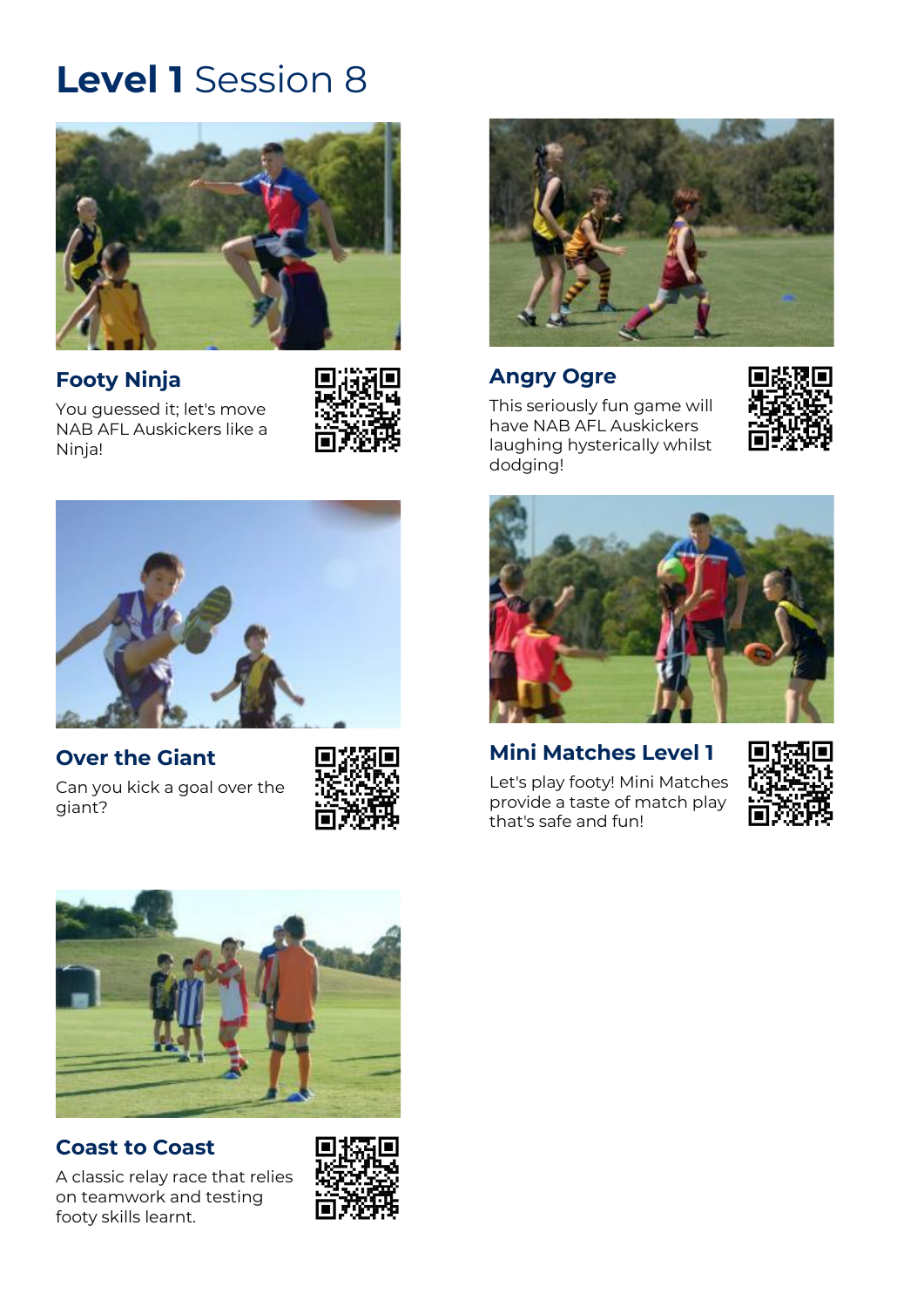

#### **[Around the World](https://play.afl/auskick/activities/around-world?week=9&level=1)**

[It's time to get the NAB AFL](https://play.afl/auskick/activities/around-world?week=9&level=1)  [Auskickers hopping, weaving](https://play.afl/auskick/activities/around-world?week=9&level=1)  [and bouncing!](https://play.afl/auskick/activities/around-world?week=9&level=1)





#### **[Footy Race Track](https://play.afl/auskick/activities/footy-race-track?week=9&level=1)**

[Kicking, handballing and](https://play.afl/auskick/activities/footy-race-track?week=9&level=1)  [marking; practise footy skills](https://play.afl/auskick/activities/footy-race-track?week=9&level=1)  [for the field in one activity!](https://play.afl/auskick/activities/footy-race-track?week=9&level=1)





# **Tags [and Tails](https://play.afl/auskick/activities/tags-and-tails?week=9&level=1)**

[NAB AFL Auskickers will learn](https://play.afl/auskick/activities/tags-and-tails?week=9&level=1)  [the art of chasing and](https://play.afl/auskick/activities/tags-and-tails?week=9&level=1)  [dodging.](https://play.afl/auskick/activities/tags-and-tails?week=9&level=1)





### **[Mini Matches Level 1](https://play.afl/auskick/activities/mini-matches-level-1?week=9&level=1)**

[Let's play footy! Mini Matches](https://play.afl/auskick/activities/mini-matches-level-1?week=9&level=1)  provide a [taste of match play](https://play.afl/auskick/activities/mini-matches-level-1?week=9&level=1)  that's [safe and fun!](https://play.afl/auskick/activities/mini-matches-level-1?week=9&level=1)





# **[Footy Harvest](https://play.afl/auskick/activities/footy-harvest?week=9&level=1)**

[Imaginations will run wild](https://play.afl/auskick/activities/footy-harvest?week=9&level=1)  [and legs will be moving in](https://play.afl/auskick/activities/footy-harvest?week=9&level=1)  [Footy Harvest!](https://play.afl/auskick/activities/footy-harvest?week=9&level=1)